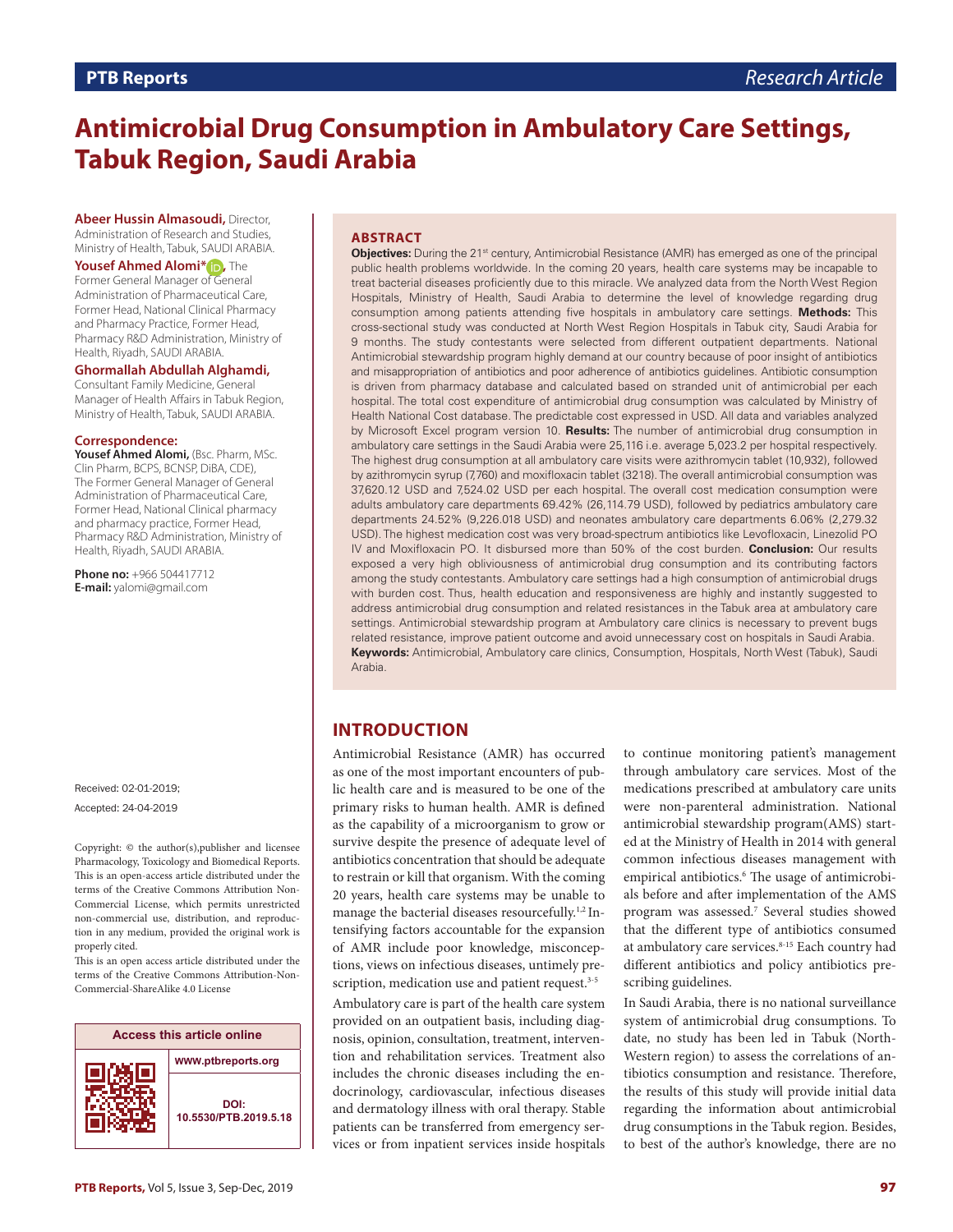studies done about antibiotics consumption at ambulatory care services in the Kingdom of Saudi Arabia or Gulf and Middle East countries. The aim of the study to explore antibiotics consumption in the Northern region (Tabouk) hospitals in the Kingdom of Saudi Arabia. Therefore, we designed this investigation to explore the level of knowledge regarding drug consumption used by patients visits the ambulatory care setting at most leading hospitals Tabuk regions (Kingdom of Saudi Arabia).

## **METHODS**

This cross-sectional study was conducted at North West Region Hospitals in Tabuk city, Saudi Arabia, for 9 months. The study contestants were selected from different outpatient departments. All adults, pediatrics and neonatal population were included in this study. The outpatient departments in the five hospitals are the main areas where most of the patients are realized for treatment and follow-up. The data was collected from the five hospitals, which are the leading hospitals in the region of Tabuk. Hospital 1 has been established in 1980, which is containing 100 beds. It provides maternities and pediatrics services. Hospital 2 has been established in 1990 and it contains 100 beds. It provides inpatient, outpatient, narcotics, drug information center, clinics and emergency services. Hospital 3 has been established in 1983, which is containing 100 beds. It provides all specialties except chemotherapeutic services. Hospital 4 has been established in 1991, which is containing 200 beds, which is the largest in the region and served 7 departments. Hospital 5 has been established in 2005, which is the newest and had most of the medical and surgical services. Each hospital had a pharmacy that serves the patients through the different departments. It provides inpatient, outpatient, drug information centers, narcotics and emergency services. Antibiotics committees formulated at all five hospitals through a letter of recommendation had sent by the General Administration of Pharmaceutical Care at the Ministry of Health to the Tabuk Region on October 2013, which instructs the importance of forming a specialized committee on antibiotics under the supervision and follow up of the regional of pharmaceutical care. Letter of formulation of this committee had sent to all hospitals in the Tabuk region in January 2014. In March 2014, this committee was approved by the General Director of Health Affairs in Tabuk Region and guidance to start the application of AMS program in all hospitals in the region, where the actual implementation of the program began in January 2015. The objective of this antibiotic committees was to improve antimicrobial use for at the hospitals and to diminish the emergence and distribution of antimicrobial resistance. The functions of each committee were supervising the assessment and implementations of antibiotic strategies in hospitals which are designed by the Antibiotics Committee of the Ministry, Saudi Arabia. Preparation of quarterly reports on the implementation of strategies for the use of antibiotics in hospitals reported and discussed with the Committee of Pharmacy and therapeutics in the regions. All the investigated hospitals had a strategic plan to visit hospitals to ensure the accuracy and validity of the implementation of strategies. All the investigated hospitals reviewed and analyzed indicators of the application of strategies for the use of antibiotics and writing the annual report on the performance, growth, productivity and impact of the program in the region of Tabuk. The pharmacy database drives antibiotic consumption and calculated based on the stranded unit of selected antimicrobial per each hospital consumed through ambulatory care setting. The total cost expenditure of antibiotic was calculated by the Ministry of Health National Cost database. The predictable cost expressed in USD. All data and variables analyzed by Microsoft Excel program version 10.

## **RESULTS**

There were 5 hospitals in this study. The size of hospitals were classified as 100-300 beds denoted 80% and 50-99 beds denoted 20%. All hospitals (100%) was accredited by Saudi Board of Hospital Accreditation (CBA-HI) while none (0%) of the hospital accredited by International Joint Commissions. During the study period, the total months response rate for ambulatory care visits were 68 (50.37%) included adults response rate 30 (66.66%), pediatrics response rate 26 (57.77%) and neonates response rate 12 (26.66%) (Table 1). The total number of Antimicrobial standard units at Ambulatory care clinics were (25,116) with average (5,023.2) per hospital. The highest consumption rate for ambulatory care visits were adults (16,740) followed by pediatrics (6,058) and neonates (1,826).

The highest drug consumption was Azithromycin PO 250 mg 64.31% (10,765) followed by Moxifloxacin PO 400 mg 17.73% (2,968) and Levofloxacin IV 500 mg 8.96% (1,500) at ambulatory care department of adults. The highest drug consumption was Azithromycin PO 200 mg/15 mL (5,957) followed by Moxifloxacin PO 400 mg (250) and Azithromycin PO 250 mg (167) at ambulatory care department of pediatrics. The highest drug consumption was Azithromycin PO 200 mg/15 mL (1,802) followed by Meropenem IV 1 g (21) and Cefepime IV 2 g (2) at ambulatory care department of neonates. The overall antimicrobial consumption was 37,620.12 USD and 7,524.02 USD per each hospital. The overall cost medication consumption were adults ambulatory care departments 69.42% (26,114.79 USD), followed by pediatrics ambulatory care departments 24.52% (9,226.018 USD) and neonates ambulatory care departments 6.06% (2,279.32 USD). The highest drug cost consumption was Levofloxacin IV 500 mg (12,000 USD) followed by Linezolid PO 600 mg (8,400 USD) and Moxifloxacin PO 400 mg (3,353.84 USD) at ambulatory care department of adults. The highest drug cost consumption was Azithromycin PO 200 mg/15 mL (5,658.55 USD) followed by Meropenem IV 500 mg (2,933.7 USD) and Moxifloxacin PO 400 mg (282.5 USD) at ambulatory care department of pediatrics. The highest drug cost consumption was Azithromycin PO 200 mg/15 mL (1,711.72 USD) and Meropenem IV 1g (560.07 USD) at ambulatory care department of neonates. The highest medication cost was very broad-spectrum antibiotics like Levofloxacin, Linezolid PO IV and Moxifloxacin PO. It disbursed more than 50% of the cost burden (Table 2).

### **DISCUSSION**

The prime objective of this study was to determine the level of drug consumption among study contestants in five major hospitals in Tabuk city. One of the most important steps in contesting AMR is expanding high antibiotics consumption. Although many methods have been established by healthcare institutions targeting the enhancement in antibiotic use, extreme and unsuitable antibiotic prescribing is still a foremost problem throughout the world. Antimicrobial stewardship programs in hospitals seek to enhance antimicrobial recommending in order to recover individual patient care as well as diminish hospital costs and slow the spread of antimicrobial resistance. These programs emphasis on confirming the proper use of antimicrobials to provide the best patient outcomes, decrease the risk of adverse effects, endorse cost-effectiveness and decrease or steady levels of resistance. Several key performance indicators founded, for instance, the resistance pattern of the antibiotic bugs, adherence to antibiotic prescribing guidelines, adherence to monitoring parameters of some antibiotics need drug levels measurement, monitoring and antibiotics consumption. In this study, we will discover the antimicrobial drug consumption before starting the antibiotics stewardship program in the Northern region in Saudi Arabia. The results derived from five hospitals over a period of nine months. The results should reveal higher consumption number of items within the adult patient with the least consumption of neonatal patient because of more number of quantity and doses used for adults at ambulatory care settings.

The most commonly used antibiotic was Azithromycin or Moxifloxacin for adults at ambulatory care settings because the patient may be suffer-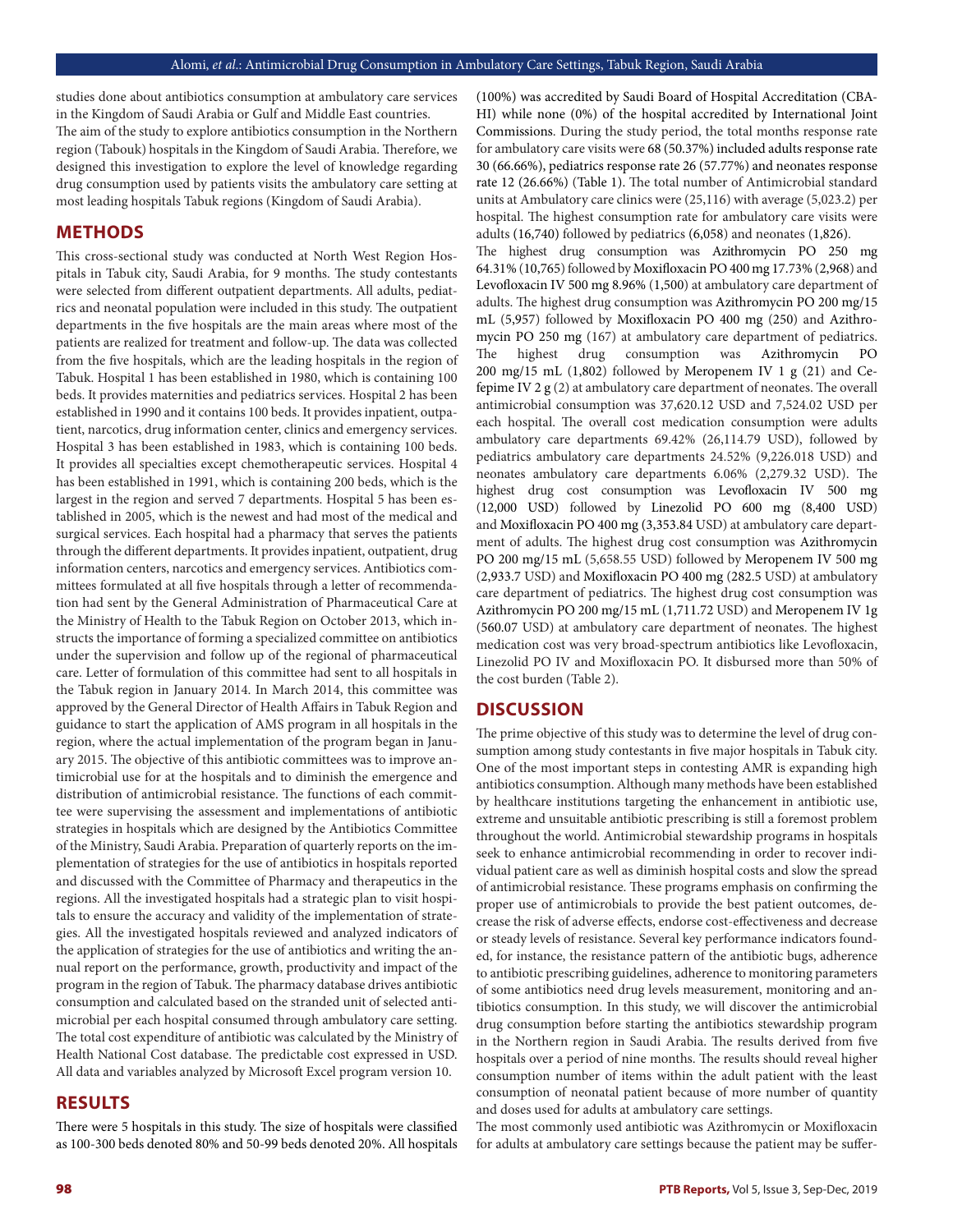#### Alomi, *et al*.: Antimicrobial Drug Consumption in Ambulatory Care Settings, Tabuk Region, Saudi Arabia

|                   | <b>Hospital 1</b> | <b>Hospital 2</b> | <b>Hospital 3</b> | <b>Hospital 4</b> | <b>Hospital 5</b> | <b>Total</b>  |
|-------------------|-------------------|-------------------|-------------------|-------------------|-------------------|---------------|
| <b>No of Beds</b> |                   |                   |                   |                   |                   |               |
| $50$              |                   |                   |                   |                   |                   |               |
| 50-99             |                   |                   |                   | <b>YES</b>        |                   | 1(20%)        |
| 100-300           | <b>YES</b>        | <b>YES</b>        | <b>YES</b>        |                   | <b>YES</b>        | $4(80\%)$     |
| 301-400           |                   |                   |                   |                   |                   |               |
| $401 - 500$       |                   |                   |                   |                   |                   |               |
| $\rm CIBAHI$      | Yes               | Yes               | Yes               | Yes               | Yes               | $5(100\%)$    |
| JCI               | $\rm No$          | $\rm No$          | $\rm No$          | $\rm No$          | $\rm No$          | $0(0\%)$      |
| Repose Rate       |                   |                   |                   |                   |                   |               |
| ICU units         |                   |                   |                   |                   |                   |               |
| Adults            | 9                 | 9                 | $\sqrt{4}$        | $\boldsymbol{0}$  | 9                 | 31 (68.88 %)  |
| Pediatrics        | $\boldsymbol{0}$  | $\sqrt{6}$        | $\,4$             | $\boldsymbol{0}$  | $\,$ 8 $\,$       | 18 (40) %)    |
| Neonates          | $\overline{2}$    | $\sqrt{4}$        | $\sqrt{4}$        | $\mathbf{0}$      | 9                 | 19 (42.22 %)  |
| Total             | 11                | 19                | 12                | $\boldsymbol{0}$  | 26                | 68 (50.37 %)  |
| Inpatient wards   |                   |                   |                   |                   |                   |               |
| Adults            | 9                 | $\overline{9}$    | $\sqrt{4}$        | 9                 | 9                 | 40 (88.88 %)  |
| Pediatrics        | $\overline{7}$    | $\overline{9}$    | $\sqrt{4}$        | 9                 | 9                 | 38 (84.44 %)  |
| Neonates          | $\mathfrak{Z}$    | $\overline{9}$    | $\,4$             | $\overline{9}$    | $\boldsymbol{7}$  | 32 (71.11 %)  |
| Total             | 19                | 27                | 12                | $27\,$            | 25                | 110 (81.48 %) |
| OPD clinics       |                   |                   |                   |                   |                   |               |
| Adults            | $\boldsymbol{9}$  | $\boldsymbol{9}$  | $\,4$             | $\boldsymbol{0}$  | $\,8\,$           | 30 (66.66 %)  |
| Pediatrics        | $\sqrt{6}$        | $\,8\,$           | $\,4$             | $\,1$             | $\boldsymbol{7}$  | 26 (57.77 %)  |
| Neonates          | $\mathbf{0}$      | $\,8\,$           | $\sqrt{4}$        | $\boldsymbol{0}$  | $\mathbf{0}$      | 12 (26.66 %)  |
| Total             | 15                | 25                | 12                | $\,1$             | 15                | 68 (50.37 %)  |
| ${\rm ER}$ units  |                   |                   |                   |                   |                   |               |
| Adults            | 9                 | 5                 | $\sqrt{4}$        | $\boldsymbol{0}$  | $\mathbf{0}$      | 18 (40) %)    |
| Pediatrics        | $\boldsymbol{0}$  | $\boldsymbol{9}$  | $\,4$             | $\boldsymbol{9}$  | $\boldsymbol{0}$  | 22 (48.88 %)  |
| Neonates          | $\boldsymbol{0}$  | 5                 | $\sqrt{4}$        | $\boldsymbol{0}$  | $\mathbf{0}$      | $9(20\%)$     |
| Total             | 9                 | 19                | 12                | $\overline{9}$    | $\mathbf{0}$      | 49 (36.29 %)  |

#### **Table 1: Hospitals demographic data.**

ing from chest infection, or pneumonia similar to the previous study in the Quinolones antibiotics consumption only came in next order<sup>13</sup> and different from New Zealand study of using Penicillin and Tetracycline as first antibiotic consumption.<sup>14</sup> Antimicrobial use, whether appropriate or inappropriate, helps antimicrobial resistance. Making sure that the increasing use of these agents is clinically appropriate is essential. While most exertions to date endorsing appropriate antibiotic, use have attentive on dipping the use of antimicrobial agents for viral infections, future efforts should be focused towards confirming that when antimicrobial agents are specified, first-line or targeted therapy is active. However, the third medication was used as IV Levofloxacin at ambulatory care settings and it should be used as inpatient services. The most commonly used antibiotic was Azithromycin for pediatric patients, which may be expected due to child infection. Moxifloxacin or IV Levofloxacin was used as second or third, respectively drug consumption at ambulatory care settings. The quinolone antibiotics are not preferable for pediatrics or neonates due to harmful adverse drug reactions. Cumulative rates of consumptions were observed for some of the new, more expensive and broad-spectrum antibiotics, such as azithromycin, amoxicillin/clavulanate, clarithromycin and quinolones. The most drug consumption with

neonates was Azithromycin, which may be expected due to bacterial infection. However, the second and third drug consumption was IV meropenem or cefepime, respectively, at ambulatory care settings. The highest cost burden of antibiotics was used at ambulatory care came from adults then pediatrics and neonates due to the high quantity of medications and utilization of costly medications. The cost burden came from the IV Levofloxacin, Linezolid PO IV, Meropenem and Moxifloxacin PO. It disbursed more than 50% of the cost burden.<sup>15</sup> The preparation of IV medicines requires the use of an aseptic technique. The consumption of IV is rarely warranted. More investigation is needed to clarify the justification of usage. Increasing antibiotic resistance may harmfully affect the health and cost of care for patients. The antibiotics stewardship program is highly suggested at all hospitals in the northern region in the KSA.<sup>16</sup>

## **CONCLUSION**

Our results exposed a very high obliviousness of antimicrobial drug consumption and its contributing factors among the study contestants. Ambulatory care settings had a high consumption of antimicrobial drugs with burden cost. Thus, health education and responsiveness are highly and instantly suggested to address antimicrobial usage in the Tabuk area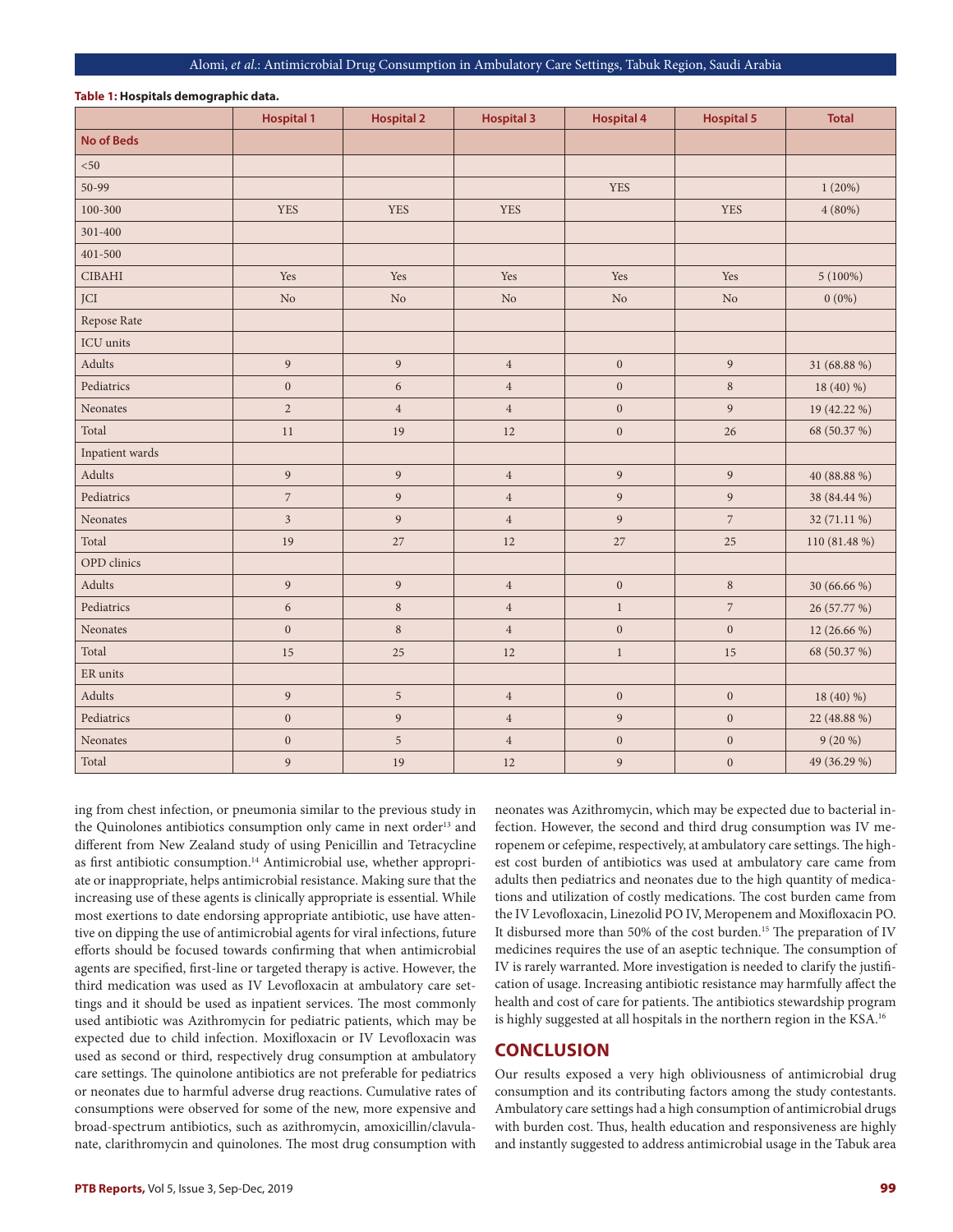## Alomi, *et al*.: Antimicrobial Drug Consumption in Ambulatory Care Settings, Tabuk Region, Saudi Arabia

## **Table 2: Anti-Microbial drugs consumption at Ambulatory care departments.**

| <b>Quantity consumption Anti-infectious</b><br>drugs | <b>Dosage Forms</b> | <b>Neonates</b>  | cost<br>(USD)    | <b>Pediatrics</b> | cost<br>(USD)    | <b>Adults</b>    | cost<br>(USD)    | <b>Total</b><br><b>Quantities</b> | <b>Total cost</b><br>(USD) |
|------------------------------------------------------|---------------------|------------------|------------------|-------------------|------------------|------------------|------------------|-----------------------------------|----------------------------|
| Cloxacillin sodium IV 250mg                          | Vial or amp.        | $\mathbf{0}$     | $\boldsymbol{0}$ | $\mathbf{0}$      | $\mathbf{0}$     |                  | $\mathbf{0}$     | $\mathbf{0}$                      | 0.00                       |
| Flucloxacillin sodium IV 250mg                       | Vial or amp.        | $\mathbf{0}$     | $\mathbf{0}$     | $\mathbf{0}$      | $\mathbf{0}$     | $\mathbf{0}$     | $\mathbf{0}$     | $\overline{0}$                    | 0.00                       |
| Piperacillin + Tazobactam IV 2.25 g                  | Vial                | $\boldsymbol{0}$ | $\boldsymbol{0}$ | $\boldsymbol{0}$  | $\mathbf{0}$     | $\boldsymbol{0}$ | $\boldsymbol{0}$ | $\boldsymbol{0}$                  | 0.00                       |
| Piperacillin + Tazobactam IV 4.5 g                   | Vial                | $\boldsymbol{0}$ | $\boldsymbol{0}$ | $\mathbf{0}$      | $\boldsymbol{0}$ | $\mathbf{0}$     | $\mathbf{0}$     | $\mathbf{0}$                      | 0.00                       |
| Ceftazidime IV 1g                                    | Vial                | $\mathbf{0}$     | $\mathbf{0}$     | $\mathbf{0}$      | $\boldsymbol{0}$ | 34               | 25.3878          | 34                                | 25.39                      |
| Ceftriaxone IV 1g                                    | Vial                | $\boldsymbol{0}$ | $\boldsymbol{0}$ | 26                | 19.24            | 124              | 91.76            | 150                               | 111.00                     |
| Cefepime IV 1g                                       | Vial                | $\boldsymbol{0}$ | $\mathbf{0}$     | $\mathbf{0}$      | $\mathbf{0}$     | $\mathbf{0}$     | $\mathbf{0}$     | $\mathbf{0}$                      | 0.00                       |
| Cefepime IV 2g                                       | Vial                | $\overline{2}$   | 6.9334           | $\mathbf{0}$      | $\boldsymbol{0}$ | $\mathbf{0}$     | $\mathbf{0}$     | $\overline{c}$                    | 6.93                       |
| Imipenem + Cilastatin IV 500mg+500mg                 | Vial                | $\boldsymbol{0}$ | $\mathbf{0}$     | $\mathbf{0}$      | $\boldsymbol{0}$ | $\mathbf{0}$     | $\overline{0}$   | $\mathbf{0}$                      | 0.00                       |
| Meropenem IV 500mg                                   | Vial                | $\boldsymbol{0}$ | $\mathbf{0}$     | $\mathbf{0}$      | $\mathbf{0}$     | 85               | 1156             | 85                                | 1,156.00                   |
| Meropenem IV 1g                                      | Vial                | 21               | 560.07           | 110               | 2933.7           | $\mathbf{0}$     | $\mathbf{0}$     | 131                               | 3,493.77                   |
| Tigecycline IV 50mg                                  | Vial                | $\boldsymbol{0}$ | $\boldsymbol{0}$ | $\mathbf{0}$      | $\mathbf{0}$     | $\mathbf{0}$     | $\mathbf{0}$     | $\mathbf{0}$                      | 0.00                       |
| Amikacin IV 100mg                                    | Vial or amp.        | $\mathbf{0}$     | $\mathbf{0}$     | $\mathbf{0}$      | $\mathbf{0}$     | $\overline{0}$   | $\overline{0}$   | $\overline{0}$                    | 0.00                       |
| Amikacin IV 500mg                                    | Vial or amp.        | $\boldsymbol{0}$ | $\mathbf{0}$     | $\mathbf{0}$      | $\mathbf{0}$     | 182              | 81.9             | 182                               | 81.90                      |
| Gentamicin IV 20mg                                   | Vial or amp.        | $\mathbf{1}$     | 0.6              | $\mathbf{0}$      | $\mathbf{0}$     | $\mathbf{0}$     | $\mathbf{0}$     | $\mathbf{1}$                      | 0.60                       |
| Gentamicin IV 80mg                                   | Vial or amp.        | $\boldsymbol{0}$ | $\mathbf{0}$     | $\mathbf{0}$      | $\mathbf{0}$     | $\boldsymbol{0}$ | $\mathbf{0}$     | $\boldsymbol{0}$                  | 0.00                       |
| Azithromycin PO 250mg                                | Tablet              | $\mathbf{0}$     | $\mathbf{0}$     | 167               | 12.024           | 10765            | 775.08           | 10932                             | 787.10                     |
| Azithromycin PO 200mg/15ml                           | Suspension          | 1802             | 1711.72          | 5957              | 5658.554         | $\mathbf{1}$     | 0.9499           | 7760                              | 7,371.22                   |
| Clindamycin IV 300mg                                 | Ampoule             | $\mathbf{0}$     | $\boldsymbol{0}$ | $\mathbf{0}$      | $\mathbf{0}$     | $\mathbf{0}$     | $\mathbf{0}$     | $\mathbf{0}$                      | 0.00                       |
| Vancomycin IV 500mg                                  | Vial                | $\boldsymbol{0}$ | $\boldsymbol{0}$ | $\mathbf{0}$      | $\mathbf{0}$     | 35               | 47.25            | 35                                | 47.25                      |
| Linezolid PO 600mg                                   | Tablet              | $\mathbf{0}$     | $\boldsymbol{0}$ | $\mathbf{0}$      | $\boldsymbol{0}$ | 120              | 8400             | 120                               | 8,400.00                   |
| Linezolid IV 600mg                                   | Premixed bag        | $\boldsymbol{0}$ | $\mathbf{0}$     | $\mathbf{0}$      | $\mathbf{0}$     | $\mathbf{0}$     | $\mathbf{0}$     | $\overline{0}$                    | 0.00                       |
| Linezolid PO 100mg                                   | Suspension          | $\boldsymbol{0}$ | $\mathbf{0}$     | $\mathbf{0}$      | $\boldsymbol{0}$ |                  | $\overline{0}$   | $\mathbf{0}$                      | 0.00                       |
| Rifabutine PO 150mg                                  | Tablet              | $\boldsymbol{0}$ | $\boldsymbol{0}$ | $\mathbf{0}$      | $\boldsymbol{0}$ | 850              | 74.8             | 850                               | 74.80                      |
| Ciprofloxacin IV 200mg                               | <b>Bottle</b>       | $\boldsymbol{0}$ | $\boldsymbol{0}$ | $\mathbf{0}$      | $\boldsymbol{0}$ | 16               | 11.824           | 16                                | 11.82                      |
| Moxifloxacin IV 400mg                                | Vial                | $\mathbf{0}$     | $\mathbf{0}$     | $\mathbf{0}$      | $\overline{0}$   | $\mathbf{0}$     | $\mathbf{0}$     | $\mathbf{0}$                      | 0.00                       |
| Moxifloxacin PO 400mg                                | Tablet              | $\boldsymbol{0}$ | $\boldsymbol{0}$ | 250               | 282.5            | 2968             | 3353.84          | 3218                              | 3,636.34                   |
| Levofloxacin IV 500mg                                | Premixed bag        | $\boldsymbol{0}$ | $\boldsymbol{0}$ | 40                | 320              | 1500             | 12000            | 1540                              | 12,320.00                  |
| Amphoteric<br>in B liposomal 50mg                    | Vial                | $\boldsymbol{0}$ | $\boldsymbol{0}$ | $\boldsymbol{0}$  | $\boldsymbol{0}$ | $\boldsymbol{0}$ | $\mathbf{0}$     | $\boldsymbol{0}$                  | 0.00                       |
| Amphotericin B 50mg                                  | Vial                | $\mathbf{0}$     | $\mathbf{0}$     | $\mathbf{0}$      | $\mathbf{0}$     | $\mathbf{0}$     | $\mathbf{0}$     | $\overline{0}$                    | 0.00                       |
| Voriconazole IV 200mg                                | Vial                | $\mathbf{0}$     | $\overline{0}$   | $\mathbf{0}$      | $\mathbf{0}$     | $\boldsymbol{0}$ | $\mathbf{0}$     | $\boldsymbol{0}$                  | 0.00                       |
| Voriconazole PO 200mg                                | Tablet              | $\boldsymbol{0}$ | $\boldsymbol{0}$ | $\boldsymbol{0}$  | $\boldsymbol{0}$ | $\overline{0}$   | $\overline{0}$   | $\mathbf{0}$                      | 0.00                       |
| Caspofungin IV 50mg                                  | Vial                | $\boldsymbol{0}$ | $\mathbf{0}$     | $\mathbf{0}$      | $\mathbf{0}$     | $\boldsymbol{0}$ | $\mathbf{0}$     | $\mathbf{0}$                      | 0.00                       |
| Micafungin IV 50 mg                                  | Vial                | $\mathbf{0}$     | $\mathbf{0}$     | $\mathbf{0}$      | $\mathbf{0}$     | $\overline{0}$   | $\overline{0}$   | $\mathbf{0}$                      | 0.00                       |
| Acyclovir IV 250mg                                   | Vial                | $\boldsymbol{0}$ | $\boldsymbol{0}$ | $\mathbf{0}$      | $\mathbf{0}$     | 60               | 96               | 60                                | 96.00                      |
| Valaciclovir PO 500mg                                | Tablet              | $\boldsymbol{0}$ | $\mathbf{0}$     | $\mathbf{0}$      | $\mathbf{0}$     | $\overline{0}$   | $\mathbf{0}$     | $\boldsymbol{0}$                  | 0.00                       |
| Artemisinin PO 250mg                                 | Capsule             | $\boldsymbol{0}$ | $\boldsymbol{0}$ | $\mathbf{0}$      | $\mathbf{0}$     | $\mathbf{0}$     | $\mathbf{0}$     | $\mathbf{0}$                      | 0.00                       |
| Artesunate PO 50mg                                   | Tablet              | $\boldsymbol{0}$ | $\mathbf{0}$     | $\mathbf{0}$      | $\mathbf{0}$     | $\overline{0}$   | $\overline{0}$   | $\mathbf{0}$                      | 0.00                       |
| Artesunate IV 60mg                                   | Ampoule             | $\boldsymbol{0}$ | $\mathbf{0}$     | $\boldsymbol{0}$  | $\mathbf{0}$     | $\overline{0}$   | $\mathbf{0}$     | $\boldsymbol{0}$                  | 0.00                       |
| Proguanil PO 100mg                                   | Tablet              | $\boldsymbol{0}$ | $\mathbf{0}$     | $\mathbf{0}$      | $\boldsymbol{0}$ | $\overline{0}$   | $\mathbf{0}$     | $\boldsymbol{0}$                  | 0.00                       |
| Artemether +Lumefantrine PO 20/120mg                 | Tablet              | $\boldsymbol{0}$ | $\boldsymbol{0}$ | $\mathbf{0}$      | $\mathbf{0}$     | $\overline{0}$   | $\boldsymbol{0}$ | $\mathbf{0}$                      | 0.00                       |
| Artmether IV 20mg                                    | Ampoule             | $\boldsymbol{0}$ | $\boldsymbol{0}$ | $\mathbf{0}$      | $\mathbf{0}$     | $\overline{0}$   | $\overline{0}$   | $\mathbf{0}$                      | $0.00\,$                   |
|                                                      |                     | 1,826            | 2279.323         | 6,058             | 9,226.018        | 16,740           | 26114.79         | 25,116                            | 37,620.12                  |